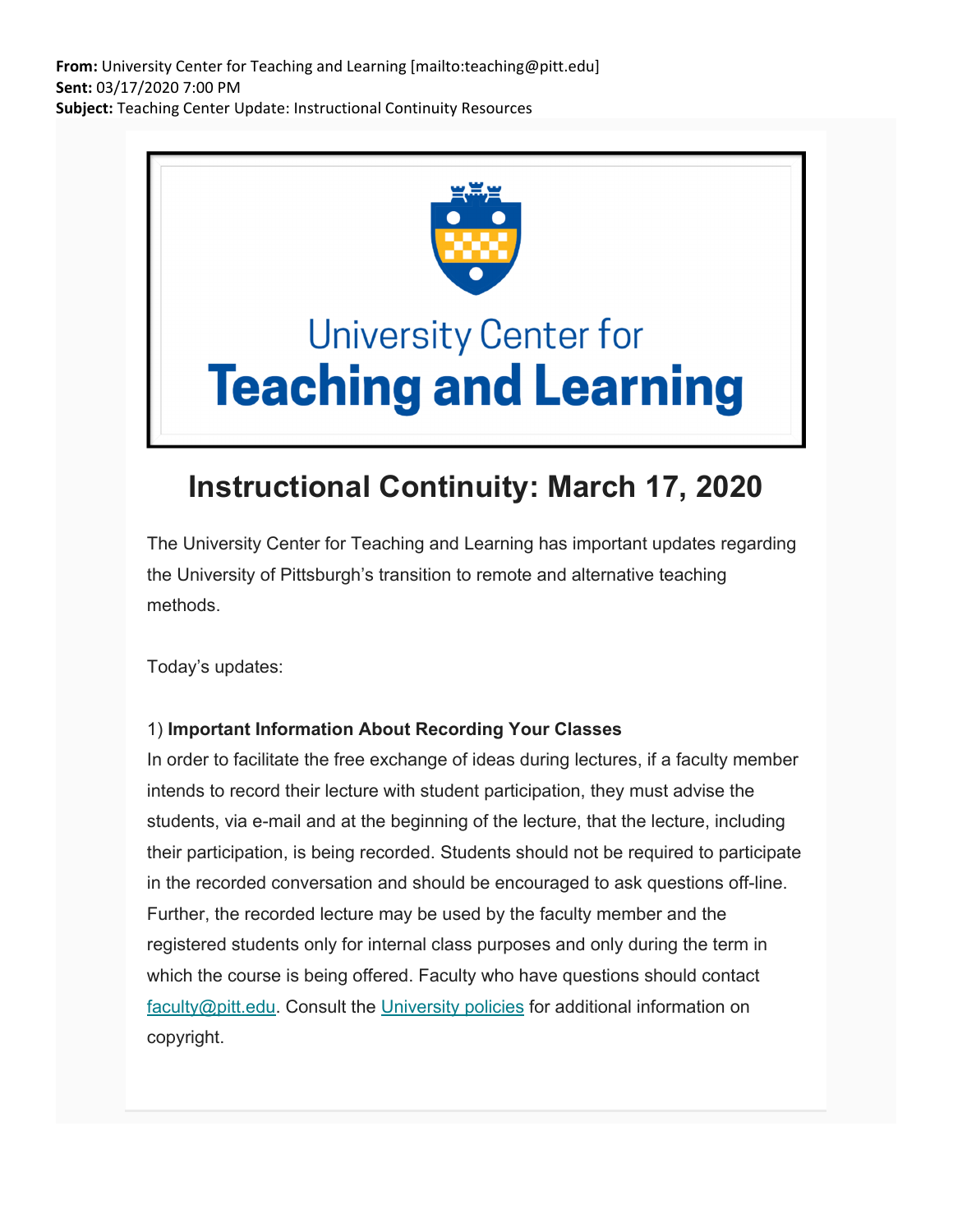2) **Recorded virtual workshops from Monday, March 16, are now available for viewing.** Please note that captioning is in progress. You can view the recorded virtual workshops online today.

3) **Additional virtual workshops have been added to the schedule and we are still hosting remote office hours throughout the week.** All sessions will be conducted via Zoom, are approximately one hour in length, and all times are EDT.

### **Virtual Workshops**

- Wednesday, March 18, 11 a.m.: Making Your Video Effective for Learning
- Wednesday, March 18, 12:30 p.m.: Essentials for Remote Teaching
- Wednesday, March 18, 1 p.m.: Developing a Communication Plan for Remote and Online Learning
- Thursday, March 19, 9 a.m.: Developing a Communication Plan for Remote and Online Learning
- Friday, March 20, 12 p.m.: Developing a Communication Plan for Remote and Online Learning

#### **Remote Office Hours**

We will be hosting remote office hours throughout the week. These are drop-in style, question-and-answer discussions via Zoom.

- Wednesday, March 18,  $10 11$  a.m.: Assignments
- Wednesday, March 18,  $6 7$  p.m.: Open Q & A
- Thursday, March 19, 12 p.m. 1 p.m.: Tests and Quizzes
- Friday, March 20, 9 10 a.m.: Academic Integrity/Anti-Cheating

4) Zoom Video Conferencing **is now available to all University faculty, staff, and students.** You can access the conferencing tool by visiting Pitt's Zoom webpage and creating an account or logging in with your University credentials.

 Zoom is compatible with CourseWeb/Blackboard and we anticipate that it will be compatible with Canvas very soon.